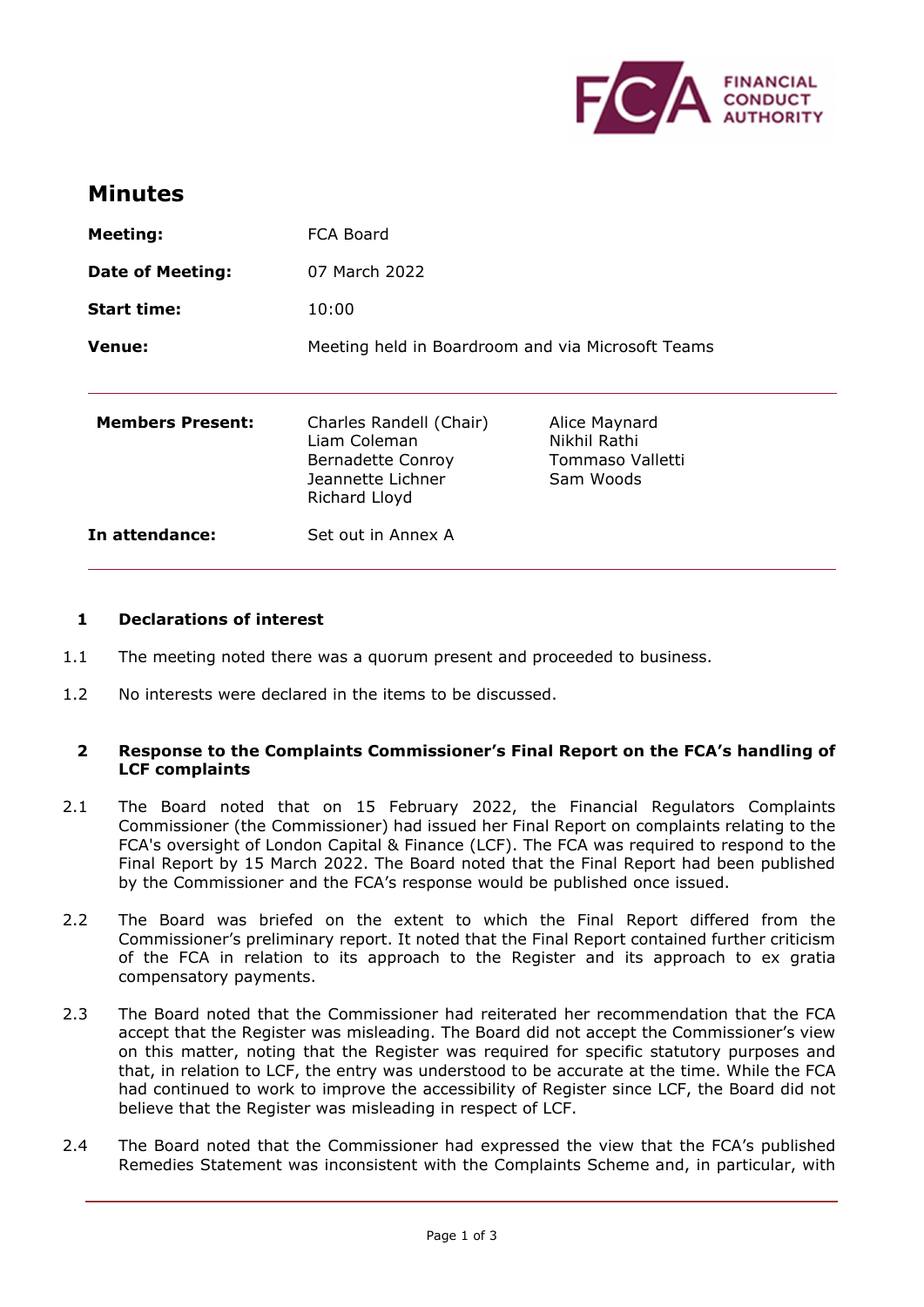paragraph 7.14 of the Scheme. The Commissioner had therefore recommended that the FCA should re-examine complaints that had been determined in accordance with the Remedies Statement by using the factors in paragraph 7.14.

- 2.5 The Board did not accept that this was an accurate characterisation of the Remedies Statement and considered that the FCA had applied the factors set out in paragraph 7.14 of the Scheme to complaints relating to LCF. The Board noted that the LCF complaints had been considered against the factors in paragraph 7.14 of the Complaints Scheme at the April 2021 Board when the FCA's broad approach to LCF complaints had been agreed. The fact that the LCF complaints had been considered against the factors in paragraph 7.14 was also set out in the FCA's response to the Preliminary Report. The Board therefore concluded that it would not be appropriate to re-examine the relevant complaints. The Board recognised, however, that the wording of the Remedies Statement could have been clearer; its purpose being to describe established practice rather than set out a revised approach to determining whether compensation should be payable.
- 2.6 The Board noted that the Commissioner had recommended that the FCA should publish its internal guidance on its approach to determining compensation payments for delays in the handling of complaints. The Board agreed that a guide should be published but that it would be important to make clear that each complaint would be determined according to its particular circumstances.
- 2.7 The Board agreed that the FCA's response to the Final Report should be approved for publication by the Chair, the Chief Executive and members of the Board's LCF Sub-Committee.

There being no further business the meeting closed.

**Charles Randell** Chair of the FCA